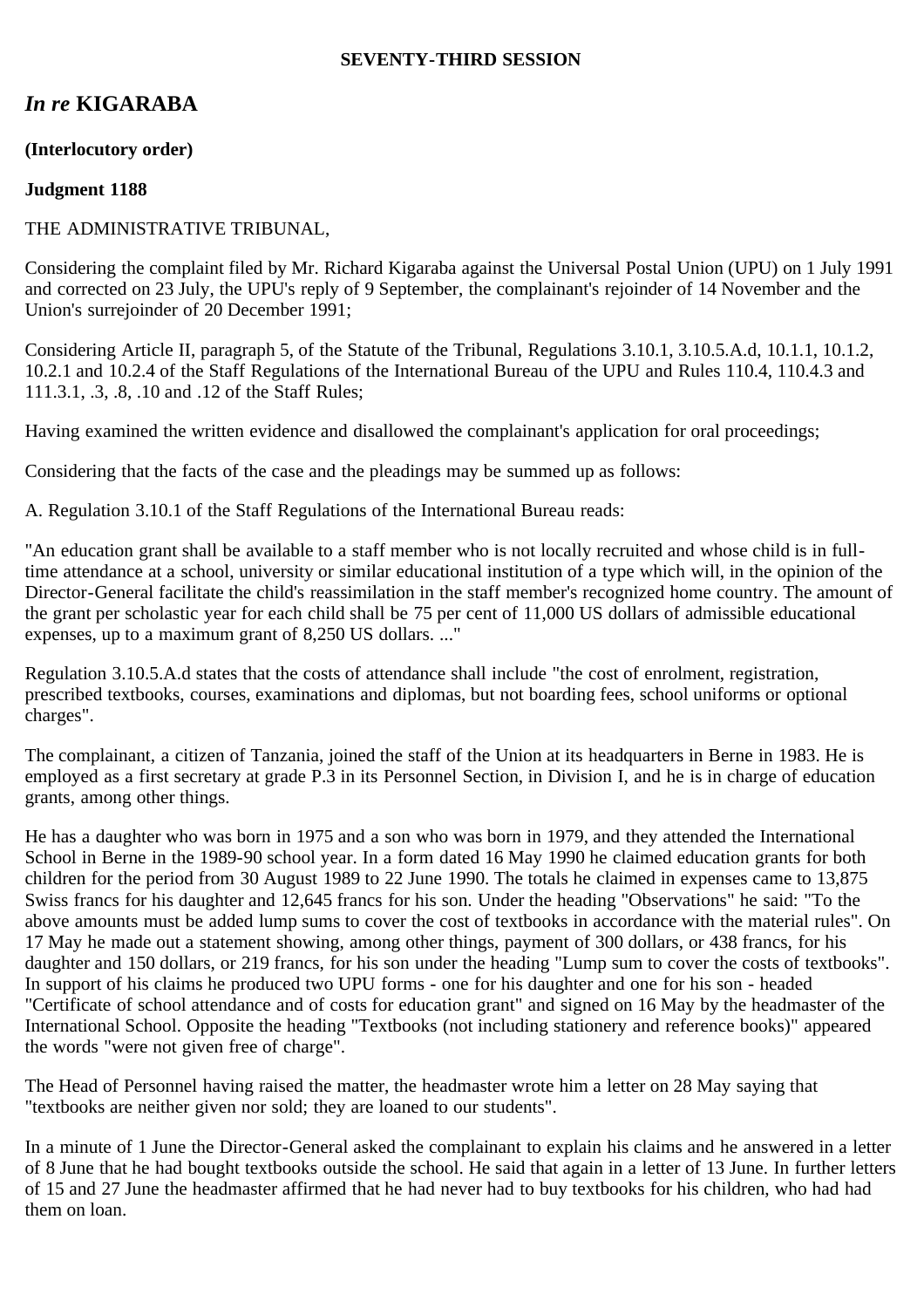In a minute of 20 June to the Head of Division I the Director-General rejected the complainant's claims and ordered referral to the Disciplinary Committee under Regulation 10.2.4 on the grounds that his statements had been, not just mistaken, but false. The complainant was so informed by letter of 26 June. On 28 June he wrote to the Director-General making a request for review under Rule 111.3.1, but by a minute of 3 July to the Head of Division I the Director-General upheld his decision of 20 June.

The Disciplinary Committee, which reported at some unknown date, recommended giving the complainant a written warning under Regulation 10.2.1a. On 13 November the Director-General wrote him a letter saying that his advancement to his next salary step was delayed by one year, a sanction provided for in Regulation 10.2.1b. The stated reason was his "false declaration" that the school had not supplied textbooks free of charge.

By a letter of 3 December 1990 he asked the Director-General to let him have the text of the Disciplinary Committee's report, but the Director-General refused.

On 21 December the complainant lodged an appeal under Rule 111.3.3 against the decision of 13 November, and his case went to the Joint Appeals Committee. The Committee met on 5 February 1991. In its report, though it held that the complainant had committed misconduct, it recommended the lesser sanction of written warning. But by a decision of 19 April 1991, the one impugned, the Director-General upheld the sanction imposed on 13 November 1990.

B. The complainant cites Regulation 3.10.5.A.d and an administrative circular, No. 14 of 22 October 1987, which explains in paragraph 14 that, "if the textbooks are not provided free of charge" and the school so certifies, the staff member may claim the prescribed lump sums without supplying evidence of purchase. There is, says the complainant, the same "lump-sum reimbursement" in other United Nations agencies. UPU practice differs in that the Union does not require any certificate from the school that textbooks have been prescribed, or any receipt for the purchase of textbooks, before refunding the cost of them.

The complainant argues that he did buy textbooks for use by his children in the school year 1989-90, either in bookshops or directly from the school, but that he is not bound to produce receipts since he is merely claiming the lump sums due. How can his statement on the UPU forms that textbooks "were not given free of charge" be described as "false" when the headmaster wrote in his letter of 28 May 1990 that "textbooks are neither given nor sold"? The Director-General had decided on his guilt even before referring his case to the Disciplinary Committee: that was why he rejected the Committee's recommendation, and his motives are suspect.

Why should the complainant have compromised his career merely for the sake of 657 Swiss francs? Other officials who have filed irregular claims to education expenses - he gives examples - have never suffered the slightest rebuke. His claims were proper, and by imposing a sanction the Union has discriminated against him. The Director-General's repeated refusals of his applications for transfer are unfair and suffice to discredit the gratuitous charges against him, which have marred his reputation and career prospects and caused him stress and uncertainty.

He asks that the reports of the Disciplinary Committee and the Joint Appeals Committee be disclosed to him and to the Tribunal; that the decision to withhold his step increment for a year be set aside; that any reference to the matter be struck from his personal file; that he be granted his step advancement as from 1 December 1990; that he be paid 450 United States dollars in lump-sum reimbursement of the cost of the textbooks for his children; and that he be awarded the equivalent of two years' salary and allowances in moral damages and 10,000 Swiss francs in costs.

C. In its reply the Union gives its own account of the facts of the case.

It submits that the complainant's claim to repayment of the costs of his children's textbooks is irreceivable because he did not make that claim in his appeal of 21 December 1990 and he has therefore failed to exhaust the internal means of redress.

Paragraph 14 of the circular of 22 October 1987 does entitle the staff member, without production of receipts, to lump-sum reimbursement of the cost of textbooks. But there is such entitlement only if the textbooks have not been provided free of charge and the school so certifies in the prescribed form. The circular says in paragraph 3 that any wrong or false statement of claim may make the claimant subject to one of the sanctions laid down in Chapter X of the Staff Regulations.

The complainant knew full well that by merely declaring that the books had not been supplied free of charge he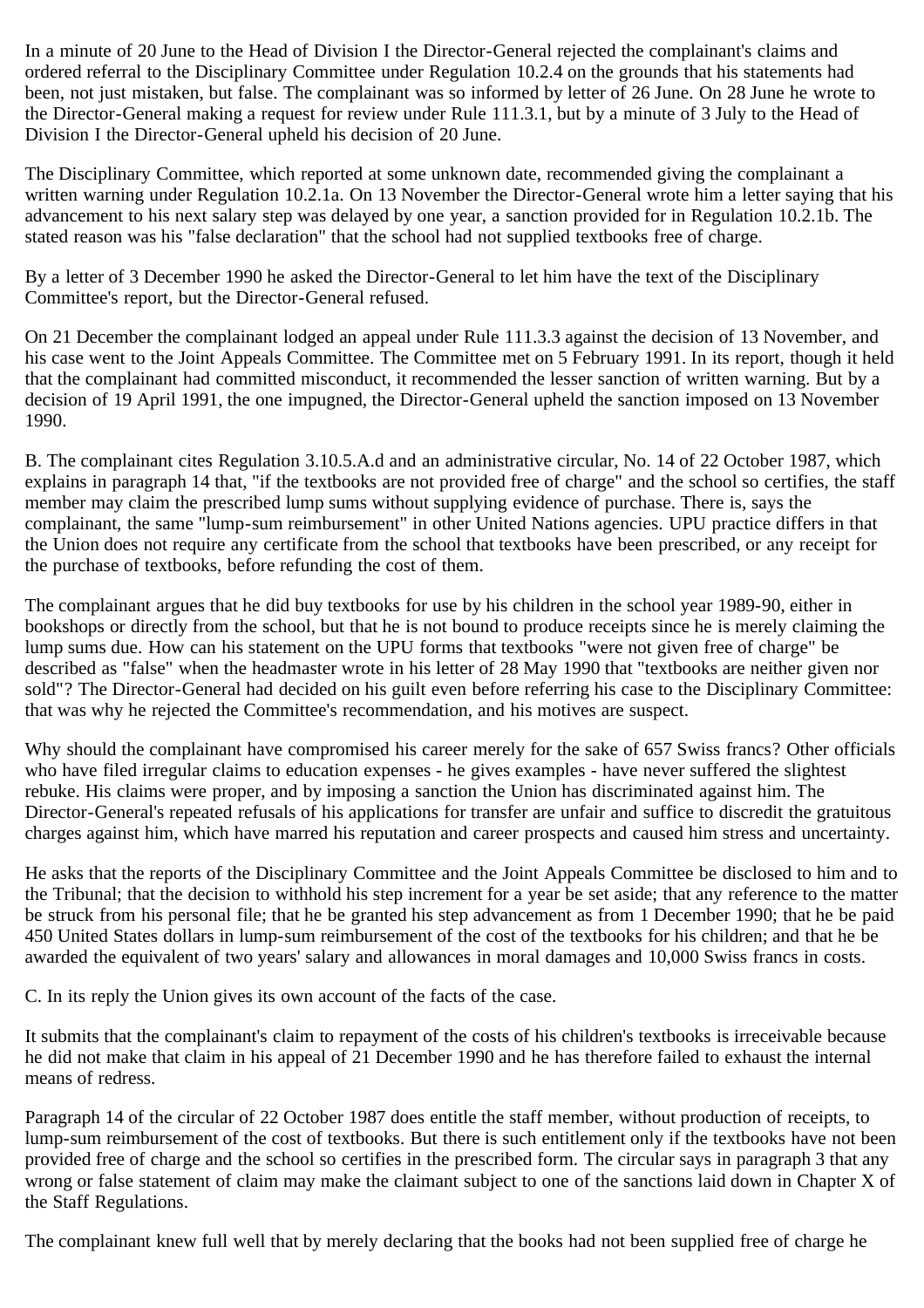could obtain lump-sum reimbursement without providing further evidence. He held to his false statement in his letters of 8 June and 13 June 1990. The gravity of his offence was compounded by his being himself in charge of the refund of educational expenses. Since he was given only the second least severe sanction, it was not disproportionate to his offence.

The Union answers the complainant's other allegations, which it submits are either immaterial or unfounded.

It declines to disclose the reports the complainant wants to see: Rule 110.4.3 says that "The deliberations and reports of the Disciplinary Committee and its recommendation to the Director-General shall be confidential"; and Rule 111.3.12 provides that the staff member shall be sent only a copy of the Joint Appeals Committee's recommendation, not the full text of its report.

D. In his rejoinder the complainant observes that the Union does not deny that the staff member may claim the costs of any textbooks not given free of charge. To lend is not to give, and in claiming costs he abided by the letter of the rules. The child who merely has a textbook on loan is, after all, not so well off as the one who has a copy of his own. The complainant submits that he was entitled in good faith to take that view. Yet not only did the Union charge him with making a false statement but it so informed the headmaster. It thereby failed in the duty of respect it owed him. Indeed it went further and actually punished him for not sharing its own view of the meaning of the rules, though claims to education expenses are notoriously difficult to administer. To misread the rules should not be a punishable offence. There was breach of the principle of proportionality, as both the committees held for reasons they stated in the reports that the Union has refused to disclose.

E. In its surrejoinder the Union submits that the complainant's argument rests on interpretation of the word "given" and is therefore irrelevant since the text of the circular, which exists only in French, uses the term "fournis", or "provided". His original statement that textbooks "were not given free of charge" was in bad faith because all along he intended a play on the word "given". In fact all the textbooks were provided to his children free of charge; the circular precludes payment where books are so provided; and he knew that a mere claim would suffice to secure him the lump-sum amounts he was not entitled to. He thereby committed an offence, and the sanction imposed on him was proper. He may not plead his own good faith since he was familiar from his own work with the meaning of the circular. He has never shown that he had to buy the set books. Had the headmaster noticed the false statement he would never have endorsed it in the first place.

## CONSIDERATIONS:

1. The complainant has been with the International Bureau of the Union since 1983 and in 1986 became a first secretary at grade P.3 in the Personnel Section. Among his duties was the processing of claims for the refund of education expenses. In February 1988 and again in January 1990 he applied, in vain, for transfer to another section where he might put to use his experience of postal administration.

2. On 16 May 1990 he submitted claims, countersigned by the headmaster of the International School of Berne, to the refund of expenditure on prescribed textbooks for his daughter and his son in the 1989-90 school year. After correspondence with him and with the headmaster on the subject the Director-General wrote a minute on 20 June to the Head of Division I rejecting his claims and ordering that the matter be referred to the Disciplinary Committee on the grounds that they were based on the false statement that the school had not supplied his children with textbooks free of charge.

3. Regulation 10.1.1 of the Staff Regulations of the International Bureau of the Union reads:

"A staff member who has failed to perform his duties either intentionally or through negligence or carelessness shall be liable to disciplinary action corresponding to the seriousness of the fault."

Regulation 10.1.2 provides for the establishment of the Disciplinary Committee to advise the Director-General, and Regulation 10.2.1 says that disciplinary measures under 10.1.1 include "written warning" and "delayed advancement to the next salary step".

4. At some date which the case records do not reveal the Committee recommended imposing on the complainant a written warning under Regulation 10.2.1a, but in his letter of 13 November 1990 the Director-General imposed instead the severer sanction provided for in 10.2.1b, the withholding for one year of his advancement to his next salary step, on the grounds of his "false declaration".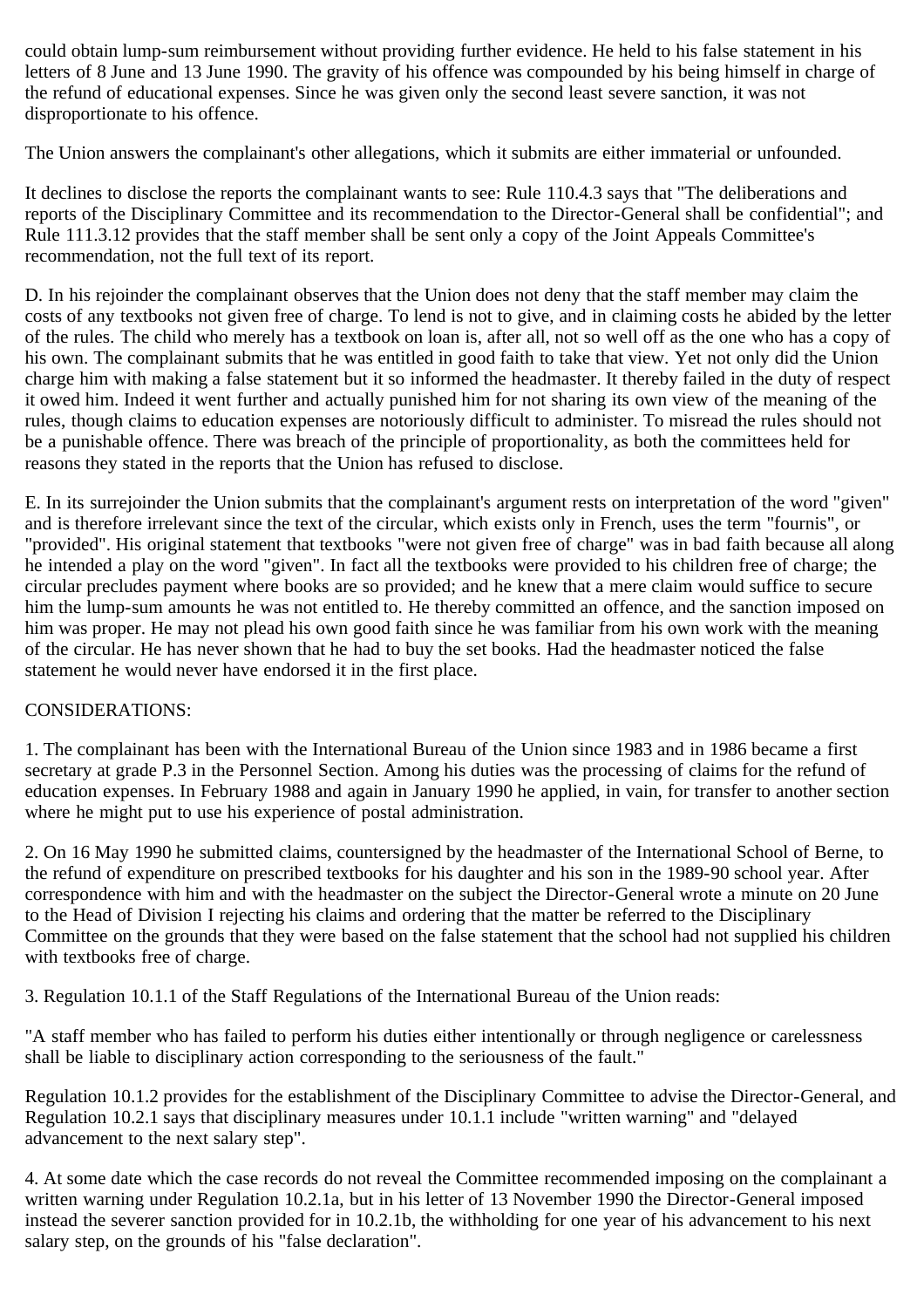The Committee's report was neither appended to that letter nor supplied to the complainant in response to his letter of 3 December to the Director-General seeking disclosure of it. On 21 December he appealed to the Joint Appeals Committee, and it too recommended a written warning. Though the text of its recommendation is in the case records, its full report is not. Again the Director-General held to the sanction already imposed and his final decision of 19 April 1991, the one now under challenge, was to confirm that sanction.

The Union continues to refuse to let the complainant have the full reports of either the Disciplinary Committee or the Joint Appeals Committee but has expressed willingness to disclose them to the Tribunal if so required.

The Disciplinary Committee's report

5. Rule 110.4 of the Staff Rules of the International Bureau sets out the procedure to be followed by the Disciplinary Committee and, in particular, Rule 110.4.3 says that "The deliberations and reports of the Disciplinary Committee and its recommendations to the Director-General shall be confidential".

In this case, however, after the sanction had been imposed, the complainant lodged an internal appeal which went to the Joint Appeals Committee. The material issue is therefore whether the full text of the Disciplinary Committee's report, and not just the text of its recommendation, was disclosed to the Joint Appeals Committee. If it was, the Union should have let the complainant too have a copy and, failing that, there was a procedural flaw in that there was breach of his right of defence.

The Joint Appeals Committee's report

6. Rule 111.3.8 reads:

"... Normally, proceedings before the [Joint Appeals Committee] shall be limited to the original written presentation of the case, together with brief statements and rebuttals, which may be made orally or in writing."

Rule 111.3.10 says:

"The Joint Appeals Committee shall, by majority vote, adopt and submit a report to the Director-General. The report shall contain a record of the proceedings in the appeal, and shall include a summary of the matter as well as the Committee's recommendation. ..."

And Rule 111.3.12 reads:

"The final decision in the matter, taken by the Director-General after the Joint Appeals Committee has forwarded its report, shall be notified to the staff member, who shall at the same time be sent a copy of the Committee's recommendation."

7. Those rules do not bear out the Union's contention that the Joint Appeals Committee's report is to be treated as confidential. In any event an item that formed part of the internal appeal proceedings should be at the Tribunal's disposal since it cannot otherwise appraise the background to the impugned decision and determine whether it shows any flaw. Further submissions are therefore required to complete the case records.

The Union shall, within 15 days of receiving the text of this judgment, supply:

(a) the full report of the Joint Appeals Committee; and

(b) the full report of the Disciplinary Committee, provided that it formed part of the submission to the Joint Appeals Committee together with any observations it cares to make.

The complainant shall in turn have 30 days in which to answer in a further brief.

The Union may submit a final brief in another 30 days.

8. Being to blame for the delay, the Union shall pay the complainant 1,000 Swiss francs. Costs are reserved.

DECISION: